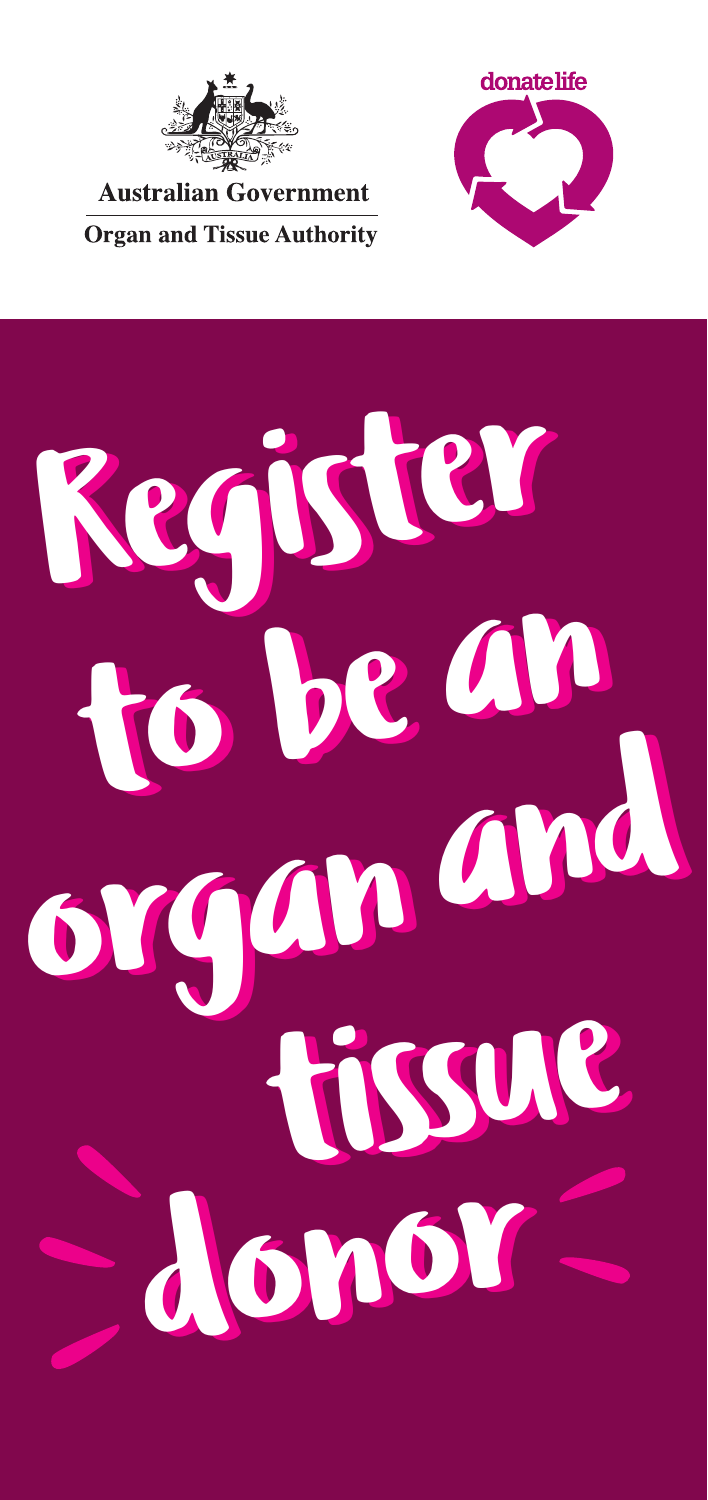

## **Register to be a donor**

Register to become an organ and tissue donor by filling in the online form at **[donatelife.gov.au](http://donatelife.gov.au)**. The Australian Organ Donor Register is the only national register for people to record that they want to be an organ and tissue donor. **It takes less than a minute to register** – all you need is your Medicare card number. You have to be 16 years and older to register.



Take a minute to check if you're already on the register.



# **Talk with family and friends**

It's important to tell your family and friends you want to be a donor. In the event of your death, they will be asked to agree to you becoming a donor. In Australia, family consent is always sought before donation can proceed – even if you are registered.

Over 90 per cent of families agree to donation when their family member is on the donor register. This drops to just five in 10 when the family is unaware what their family member wanted.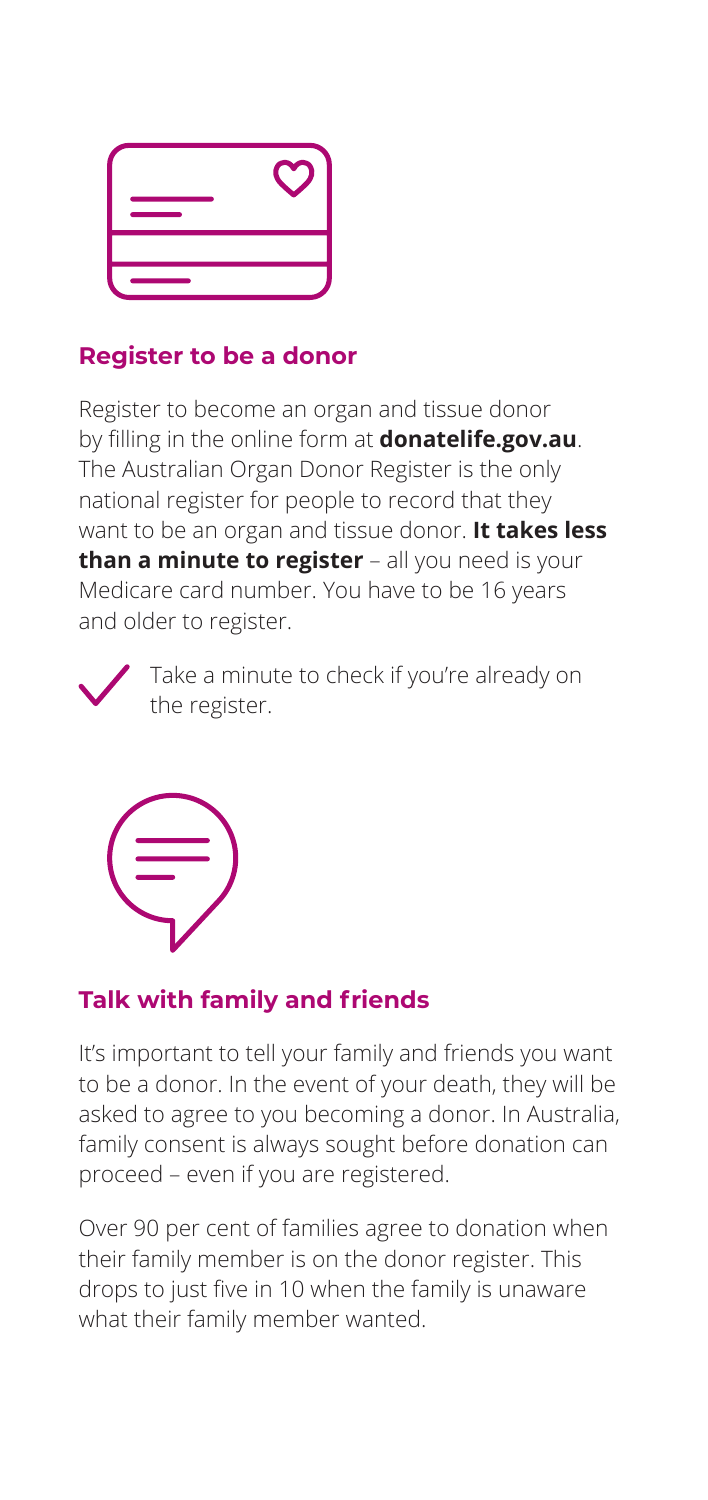

## **What is organ and tissue donation?**

Organ and tissue donation is a medical process that can save and transform the lives of many Australians who need a transplant. Donation involves removing organs and tissue from a person (a donor) and transplanting them into someone who, in many cases, is very ill or dying (a recipient).

More information on how donation works is available at **[donatelife.gov.au](http://donatelife.gov.au)**.



## **Why is organ and tissue donation important?**

Transplantation is not possible without organ and tissue donation. An organ donor can transform up to seven lives and a tissue donor can transform many lives. There are around 1,400 Australians on the wait list for a life-saving transplant and a further 11,000 people on dialysis. Some Australians die waiting for a transplant. Some spend weeks or months in hospital, with others making several trips to hospital every week for dialysis or other treatments.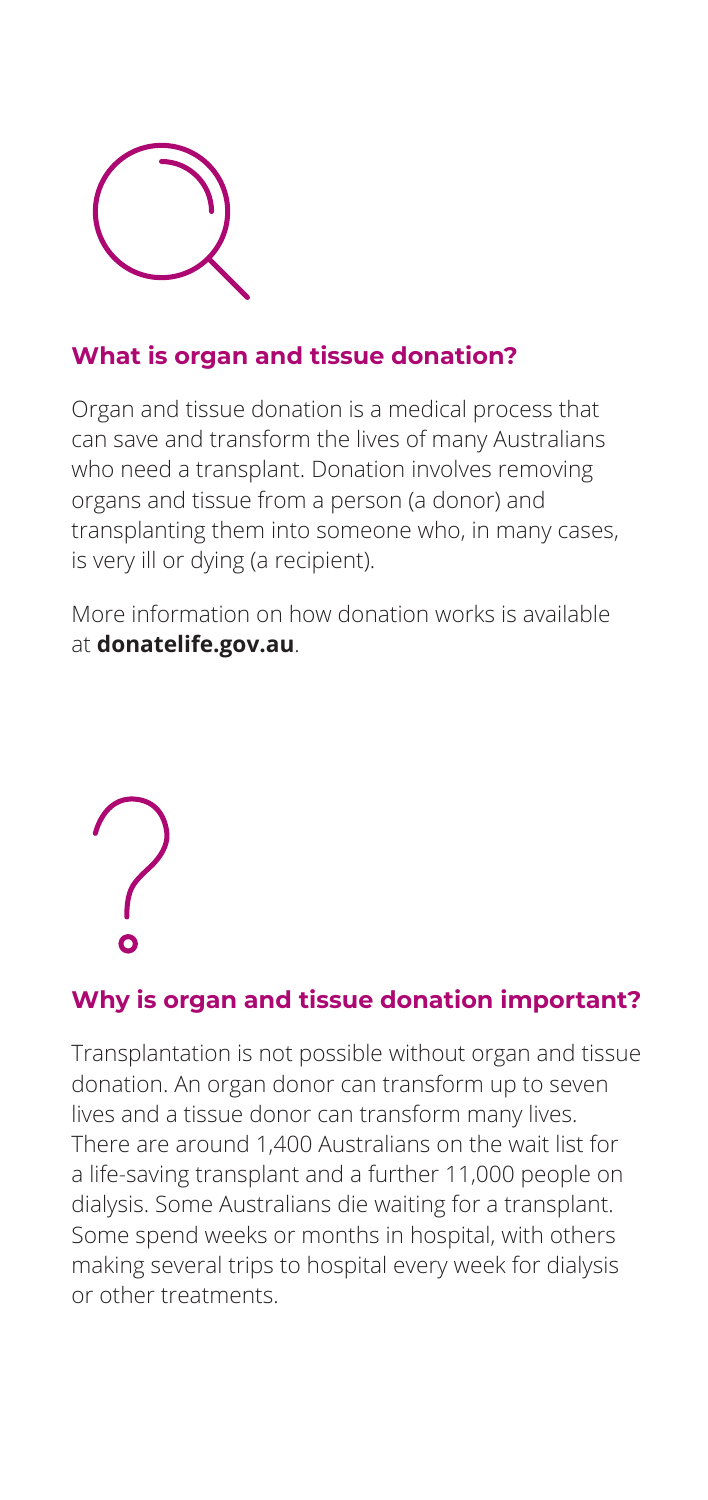# Myth

#### **Myth**

**I'm not healthy enough to donate because of my lifestyle choices.**

#### **Myth**

**If I am a registered donor, the doctor won't try as hard to save my life.**

#### **Myth**

**I'm too old to be an organ and tissue donor.**

#### **Myth**

**Organ and tissue donation is against my religion.**

#### **Myth**

**It's my choice – I don't need to discuss it with my family.**

#### **Myth**

**Organ and tissue donation will disfigure my body.**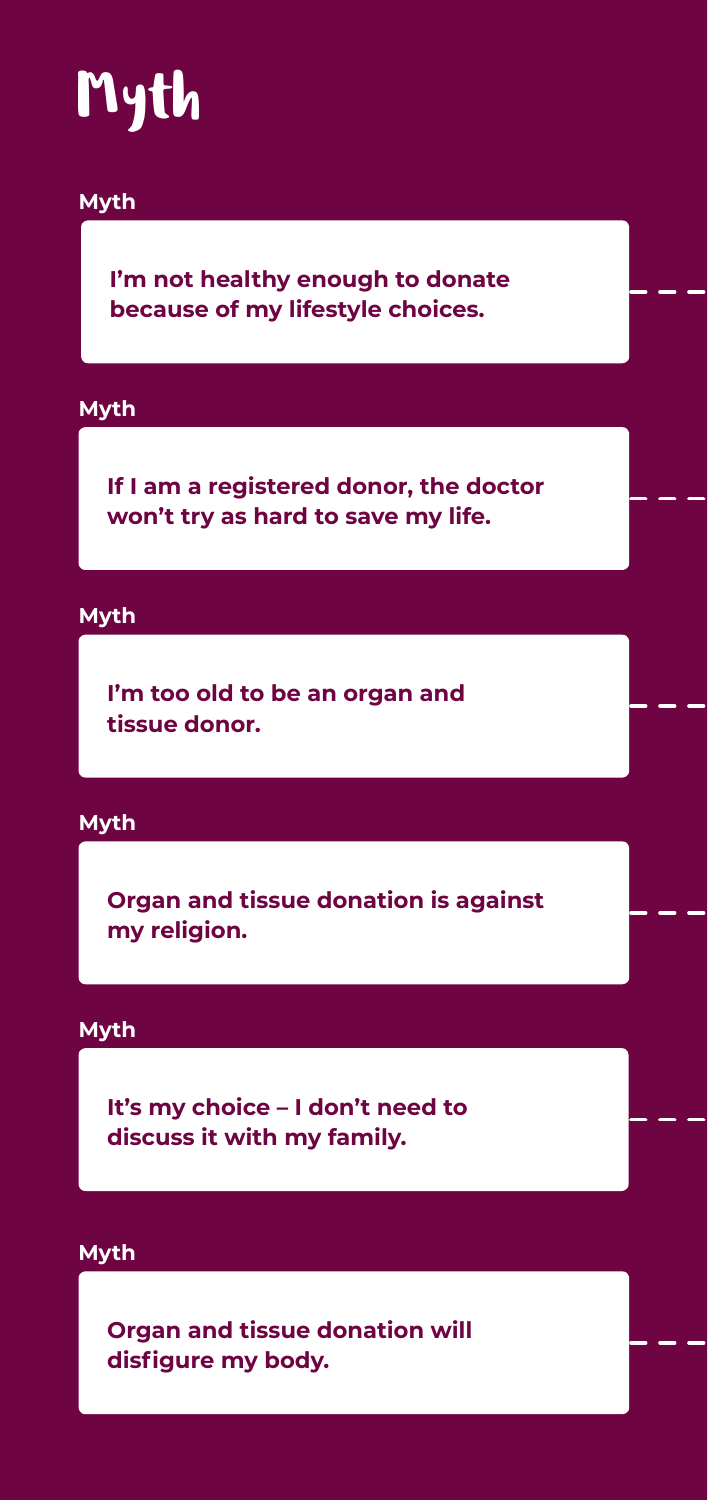# **Fact**

# **Fact Fact Fact Fact Fact Fact People who smoke, drink or have an unhealthy diet can still donate. You don't have to be in perfect health to save lives. The doctor's first priority is always to save your life. Age is not a barrier – people over 80 have become organ and tissue donors. All major religions support organ and tissue donation as an act of compassion and generosity. Your family needs to know. They will be asked to consent to you becoming a donor in the hospital. Organ donation is treated like any other operation in a hospital with a highly skilled surgical team. The donor is treated with the greatest care and respect.**